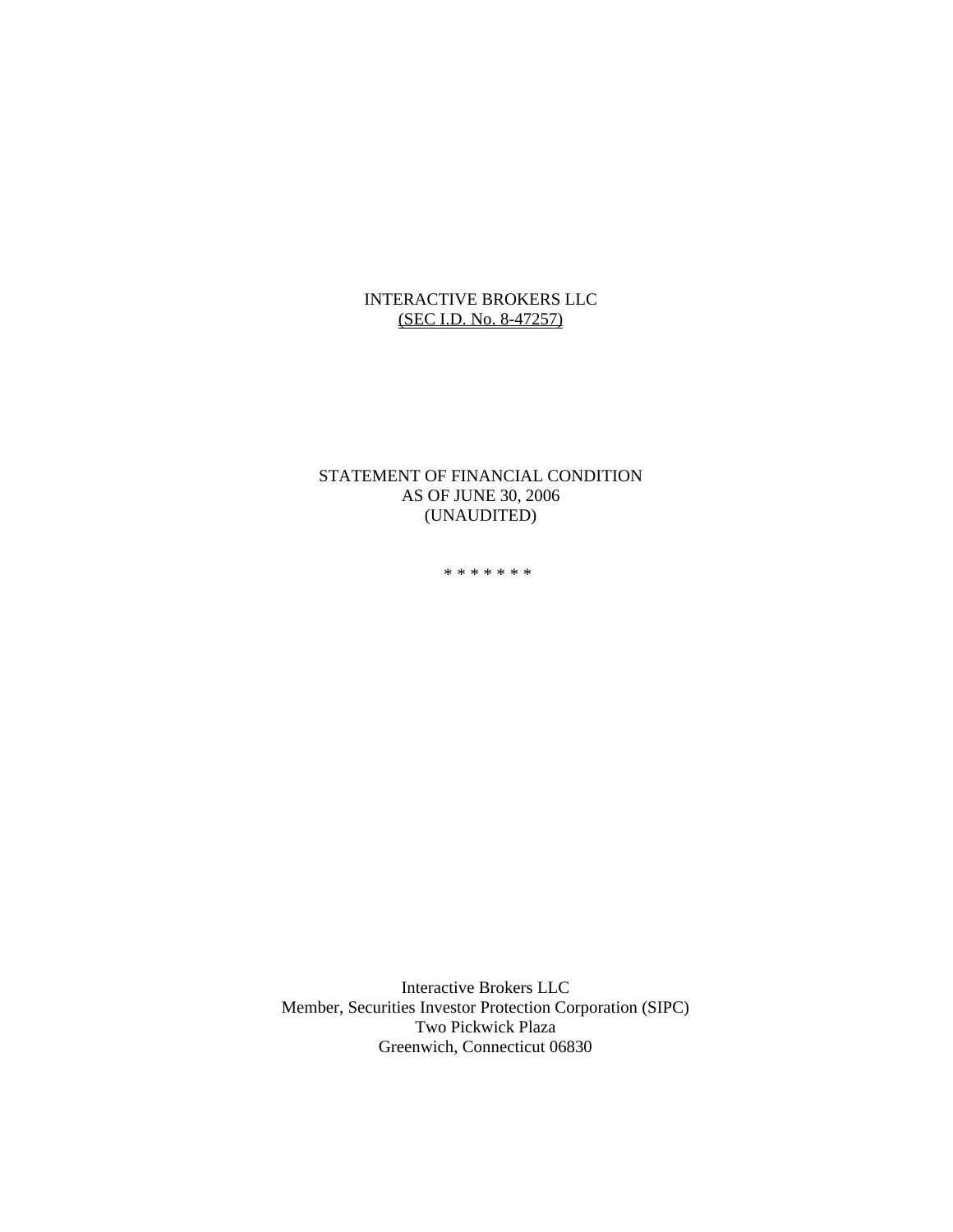# **INTERACTIVE BROKERS LLC**

# **STATEMENT OF FINANCIAL CONDITION June 30, 2006**

## **ASSETS**

| Cash                                                                 | \$           | 64,836,794    |
|----------------------------------------------------------------------|--------------|---------------|
| Cash and securities - segregated under federal and other regulations |              | 2,237,412,751 |
| Securities purchased under agreements to resell                      |              | 79,100,000    |
| Securities borrowed                                                  |              | 128,932,337   |
| Securities owned - pledged as collateral                             |              | 140,878,058   |
| Receivable from customers                                            |              | 756,329,661   |
| Receivable from brokers, dealers and clearing organizations          |              | 60,404,298    |
| Receivable from affiliates                                           |              | 53,092,718    |
| Other assets                                                         |              | 23,073,440    |
| <b>TOTAL ASSETS</b>                                                  | $\mathbb{S}$ | 3,544,060,057 |
| <b>LIABILITIES AND MEMBERS' CAPITAL</b>                              |              |               |
| Payable to customers                                                 |              | 3,116,641,386 |
| Securities loaned                                                    |              | 25,891,980    |
| Due to affiliates                                                    |              | 7,458,461     |
| Payable to brokers, dealers and clearing organizations               |              | 53,781,426    |
| Bank loan                                                            |              | 8,094,672     |
| Accounts payable, accrued expenses and other liabilities             |              | 33,149,009    |
| <b>TOTAL LIABILITIES</b>                                             |              | 3,245,016,934 |
| Members' capital                                                     |              | 299,043,123   |
| TOTAL LIABILITES AND MEMBERS CAPITAL                                 |              | 3,544,060,057 |

See notes to statement of financial condition.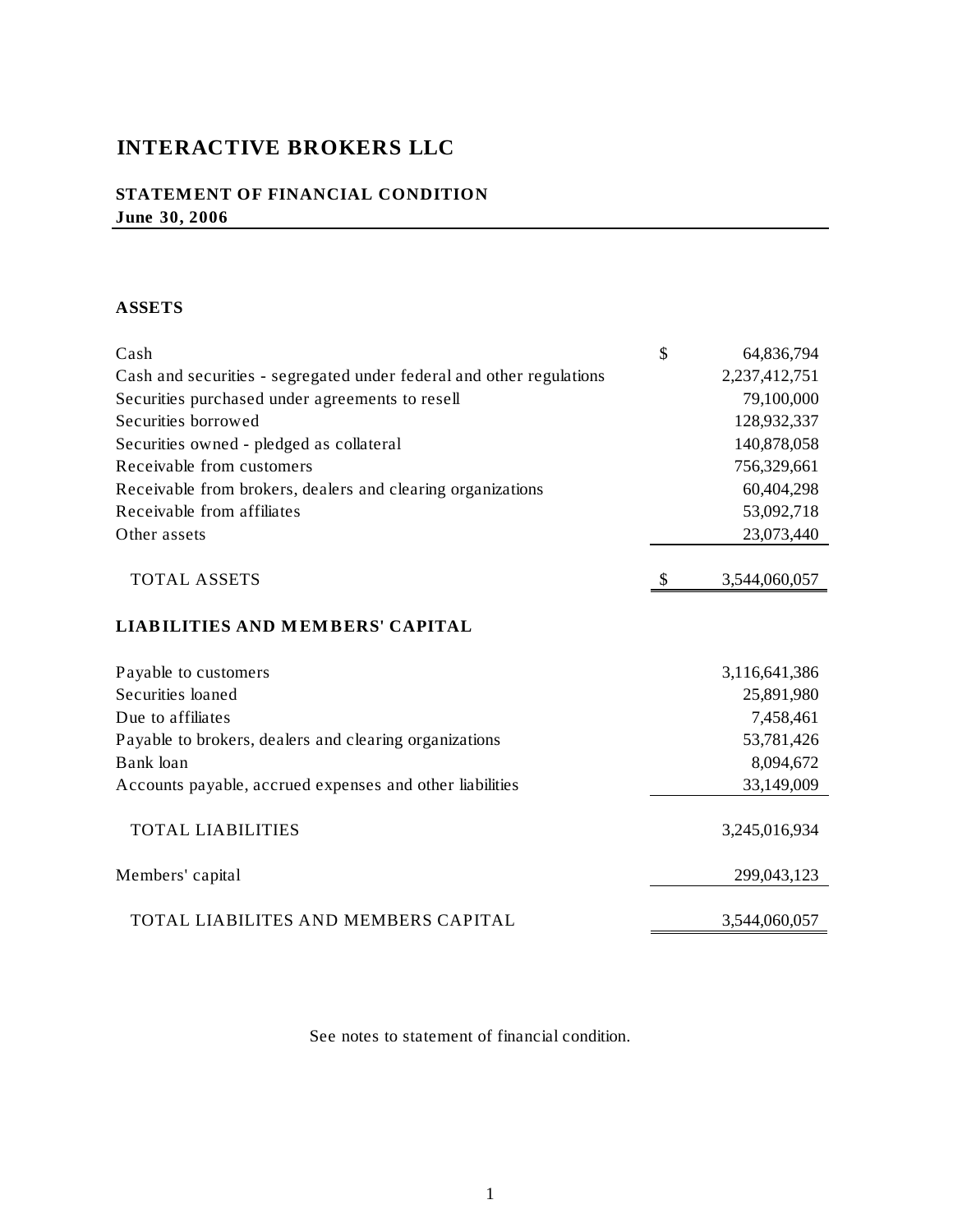# **INTERACTIVE BROKERS LLC**

## **NOTES TO STATEMENT OF FINANCIAL CONDITION June 30, 2006**

## **1. ORGANIZATION AND NATURE OF BUSINESS**

Interactive Brokers LLC (the "Company"), a Connecticut limited liability company, is a broker-dealer registered under the Securities Exchange Act of 1934 and is a member of various securities and commodities exchanges and the National Association of Securities Dealers, Inc. The Company is also a member of the National Futures Association and a registered futures commission merchant. The Company executes and clears securities and commodities transactions for customers. Certain transactions are cleared through other clearing brokers. Accordingly, the Company carries security accounts for customers and is subject to the requirements of Rule 15c3-3 under the Securities Exchange Act of 1934 pertaining to the possession or control of customer-owned assets and reserve requirements. The Company also carries customer commodity accounts and is subject to the segregation requirements pursuant to the Commodity Exchange Act.

The Company is 99.9% owned by Interactive Brokers Group LLC ("IBGLLC"). In addition to the Company, IBGLLC is comprised of the following companies: Timber Hill LLC ("THLLC"), Timber Hill Europe AG ("THE"), Timber Hill Securities Hong Kong Limited ("THSHK"), Timber Hill Australia Pty Limited ("THA"), Timber Hill Canada Company ("THC"), Interactive Brokers Canada Inc. ("IBC") and Interactive Brokers (U.K.) Limited ("IBUK"). THE is the parent company of Timber Hill (U.K.) Limited ("THUK").

### **2. SIGNIFICANT ACCOUNTING POLICIES**

The accounting policies of the Company conform to accounting principles generally accepted in the United States of America and prevailing industry practice.

### *Use of Accounting Estimates*

The preparation of the statement of financial condition in conformity with accounting principles generally accepted in the United States of America requires management to make estimates and assumptions that affect the reported amounts of assets and liabilities and the disclosure of contingent assets and liabilities as of June 30, 2006. Actual results could differ from these estimates. Such estimates include estimated useful lives of equipment and estimated fair value of financial instruments.

#### *Securities Owned – Pledged as Collateral*

Securities owned – pledged as collateral consisted of U.S. and Canadian Treasury bills, carried at amortized cost, which approximate fair value. Security transactions are recorded on a trade date basis. At June 30, 2006, the Company had \$138,646,318 in U.S. Treasury Bills and \$2,231,740 in Canadian Treasury Bills that have been pledged with the Company's clearing organizations in the normal course of business.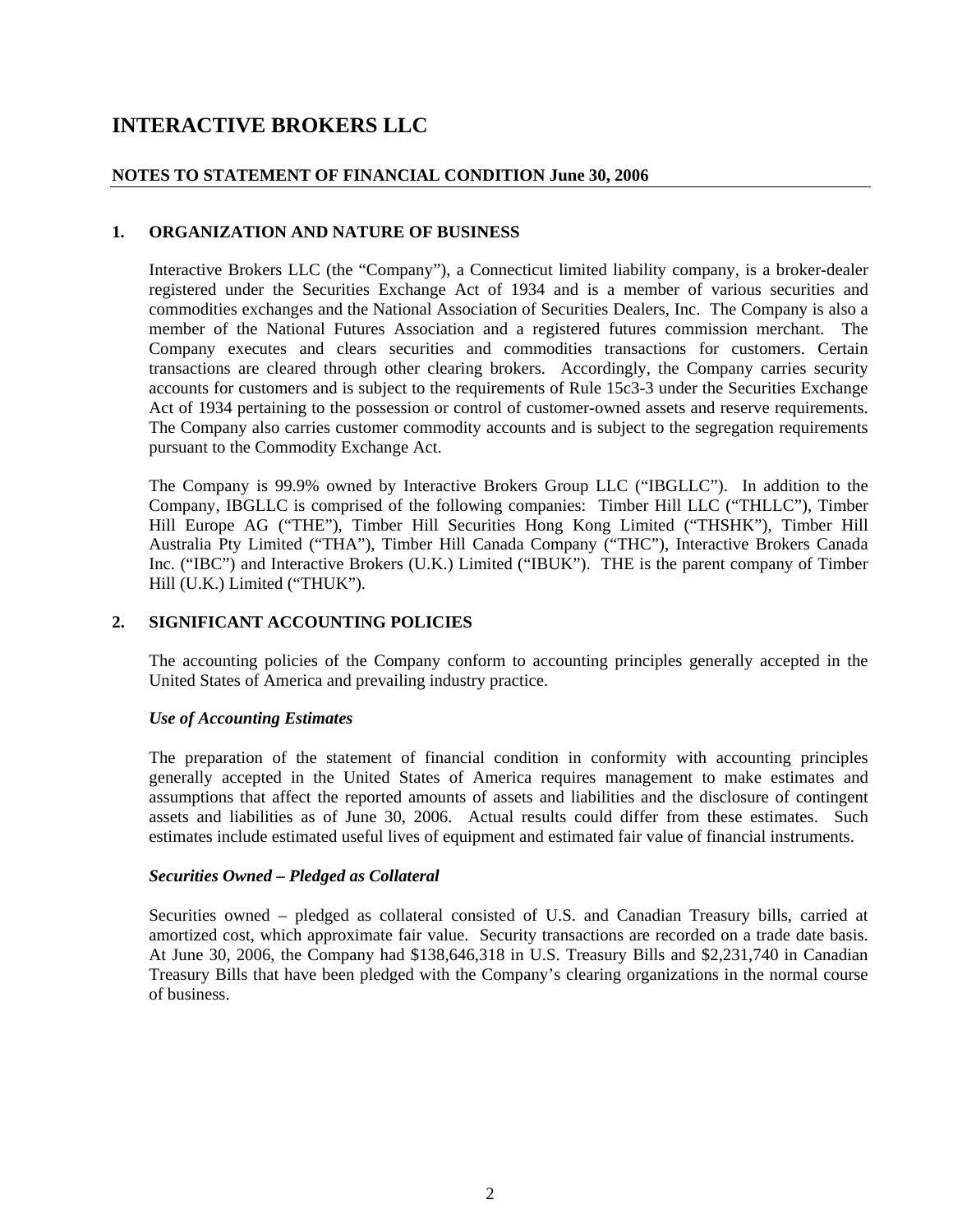#### *Receivables from and Payables to Brokers, Dealers and Clearing Organizations*

Receivables from and payables to brokers, dealers and clearing organizations represent amounts from unsettled customer trading activities and margin deposits on June 30, 2006.

#### *Collateralized Financing Arrangements*

Securities purchased under agreements to resell and securities sold under agreements to repurchase are treated as collateralized financing transactions and are carried at contract value plus accrued interest as specified in the respective agreements. The Company's policy is to obtain possession of collateral, with a market value equal to or in excess of the principal amount loaned under resale agreements. To ensure that the market value of the underlying collateral remains sufficient, this collateral is valued daily with additional collateral obtained or excess collateral returned when appropriate, as required through contractual provisions.

The Company borrows securities in order to facilitate customer settlements. Securities borrowed are recorded at the amount of cash collateral advanced. Interest is accrued at the stipulated contract rate. Securities borrowed transactions require the Company to deposit cash, letters of credit, or other securities with the counterparty. The Company monitors the market value of securities borrowed on a daily basis, with additional collateral obtained or refunded as required contractually.

On the statement of financial condition as of June 30, 2006, any firm owned securities pledged to counterparties where the counterparty has the right, by contract or custom, to sell or repledge the securities are classified as securities pledged as collateral, as required by Statement of Financial Accounting Standards ("SFAS") No. 140, *Accounting for Transfers and Servicing of Financial Assets and Extinguishments of Liabilities – a Replacement of FASB Statement No. 125.* At June 30, 2006, collateral received from counterparties which the Company had the right to repledge or resell amounted to \$125,568,786, of which substantially all has been repledged or resold. In addition, the Company held \$1,058,861,525 in customer securities pledged to the company, of which \$25,891,980 have been repledged.

### *Property and Equipment*

Property and equipment consists primarily of technology hardware, software and leasehold improvements. Property and equipment are reported at historical cost, net of accumulated depreciation and amortization. Depreciation and amortization are computed using the straight-line method. Equipment is depreciated over the estimated useful lives of the assets, while leasehold improvements are amortized over the lesser of the estimated economic useful life of the asset or the term of the lease. Total property and equipment of \$5,580,214, net of accumulated depreciation and amortization of \$5,274,653, was included in Other assets at June 30, 2006.

### *Translation of Foreign Currencies*

Assets and liabilities denominated in foreign currencies are translated at June 30, 2006 rates of exchange.

### *Cross-Currency Swap Transactions*

The Company enters into cross-currency swap transactions for customer funds denominated in foreign currencies in order to fund the U.S. dollars denominated safekeeping account for the benefit of customers. A cross-currency swap is an agreement to exchange a fixed amount of one currency for a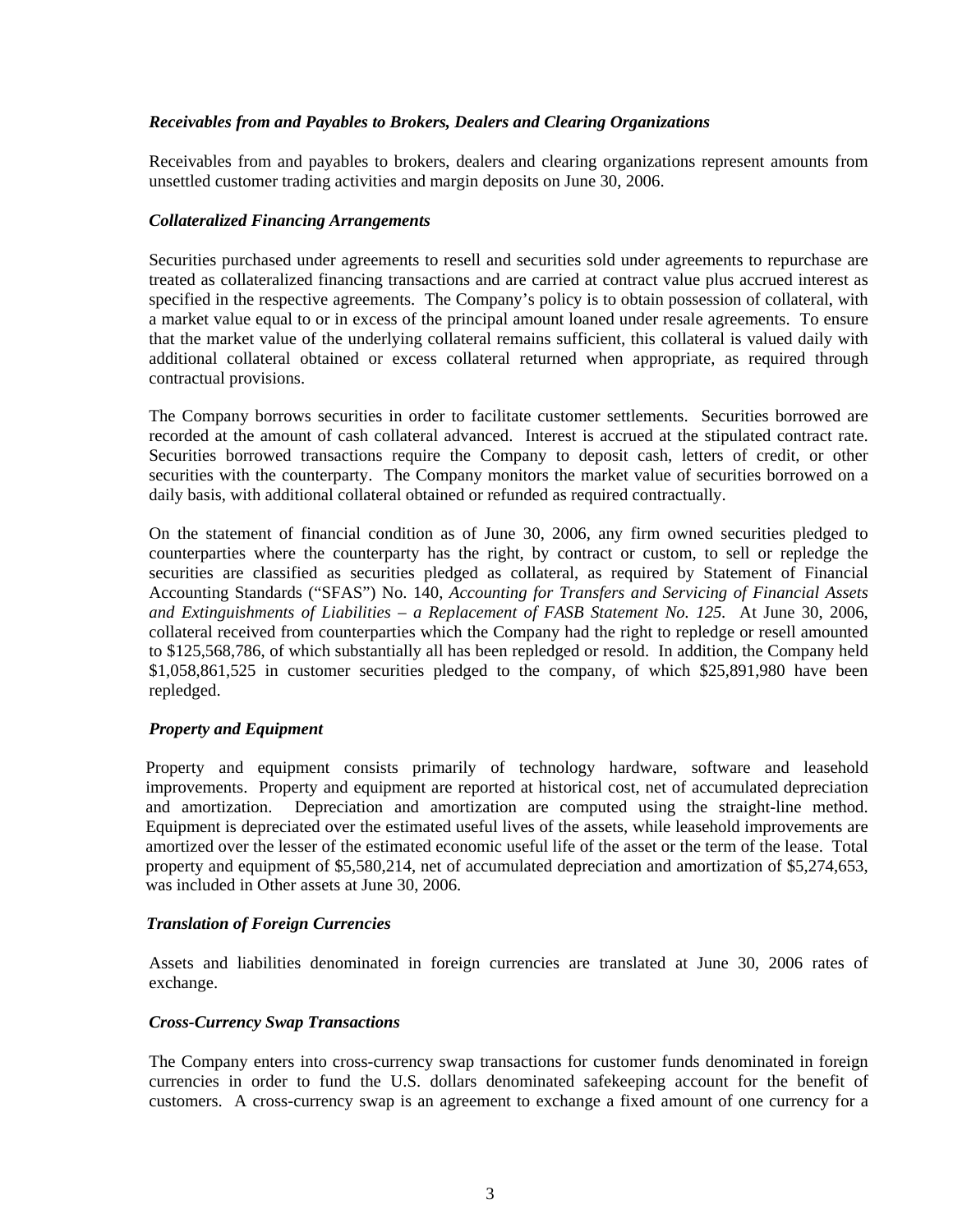specified amount of a second currency at the outset and at the completion of the swap term. At June 30, 2006, the Company had outstanding swap transactions in the amount of 288,300,488 Euros, 39,584,742 Australian dollars, 21,574,967 Swiss francs, 14,634,502 Great British pounds, (68,107,781) Hong Kong dollars, 52,000,000 Canadian dollars and 2,918,686,573 Japanese yen for counter-value in U.S. dollars. The unrealized gains or losses from cross-currency swap transactions are recorded in Other assets or Accounts payable, accrued expenses and other liabilities.

#### *Guarantees*

In connection with its retail brokerage business, the Company performs securities and commodities execution, clearance and settlement on behalf of its customers for whom it commits to settle trades submitted by such customers, with the applicable clearing houses. The Company stands ready to meet the obligations of its customers with respect to securities and commodities transactions. If a customer fails to fulfill his obligation, the Company must fulfill the customer's obligation with the trade counterparty. The Company is fully secured by assets in the customer's account as well as any proceeds received from the securities and commodities transactions entered into by the Company on behalf of the customer. No contingent liability is carried on the balance sheet for these transactions as they are fully collateralized.

#### *New Accounting Pronouncements*

In December 2004, the Financial Accounting Standard Board ("FASB") issued SFAS No. 123 (revised 2004), *Share-Based Payment* ("SFAS No. 123R"). SFAS No.123R eliminates the intrinsic value method under APB 25 as an alternative method of accounting for stock-based awards. SFAS No. 123R also revises the fair-value-based method of accounting for share-based payment liabilities, forfeitures, and modifications of stock-based awards and clarifies SFAS No. 123's guidance in several areas, including measuring fair value, classifying an award as equity or as a liability, and attributing compensation cost to reporting periods. The Company expects that the adoption of SFAS No. 123R in 2006 will not have a material impact on its financial statements.

### **3. SEGREGATION OF FUNDS**

In accordance with the Commodity Exchange Act, the Company is required to segregate all monies, securities and property received to margin and to guarantee or secure the trades or contracts of customers in regulated commodities. As of June 30, 2006, cash and securities in the amount of \$197,235,755 were segregated. Included in this total were securities purchased under agreement to resell in the amount of \$9,800,800.

In accordance with CFTC regulation 30.7, the Company is required to segregate all monies, securities and property received to margin and to guarantee or secure the trades or contracts of customers on foreign boards of trade. As of June 30, 2006, cash and securities in the amount of \$63,412,680 were segregated.

### **4. RESERVE REQUIREMENTS AND POSSESSION OR CONTROL REQUIREMENTS**

In accordance with the Securities Exchange Act of 1934, the Company is required to maintain a separate bank account for the exclusive benefit of customers. As of June 30, 2006, the Company held cash and securities segregated for the benefit of customers in the amount of \$1,987,385,929 to satisfy this requirement.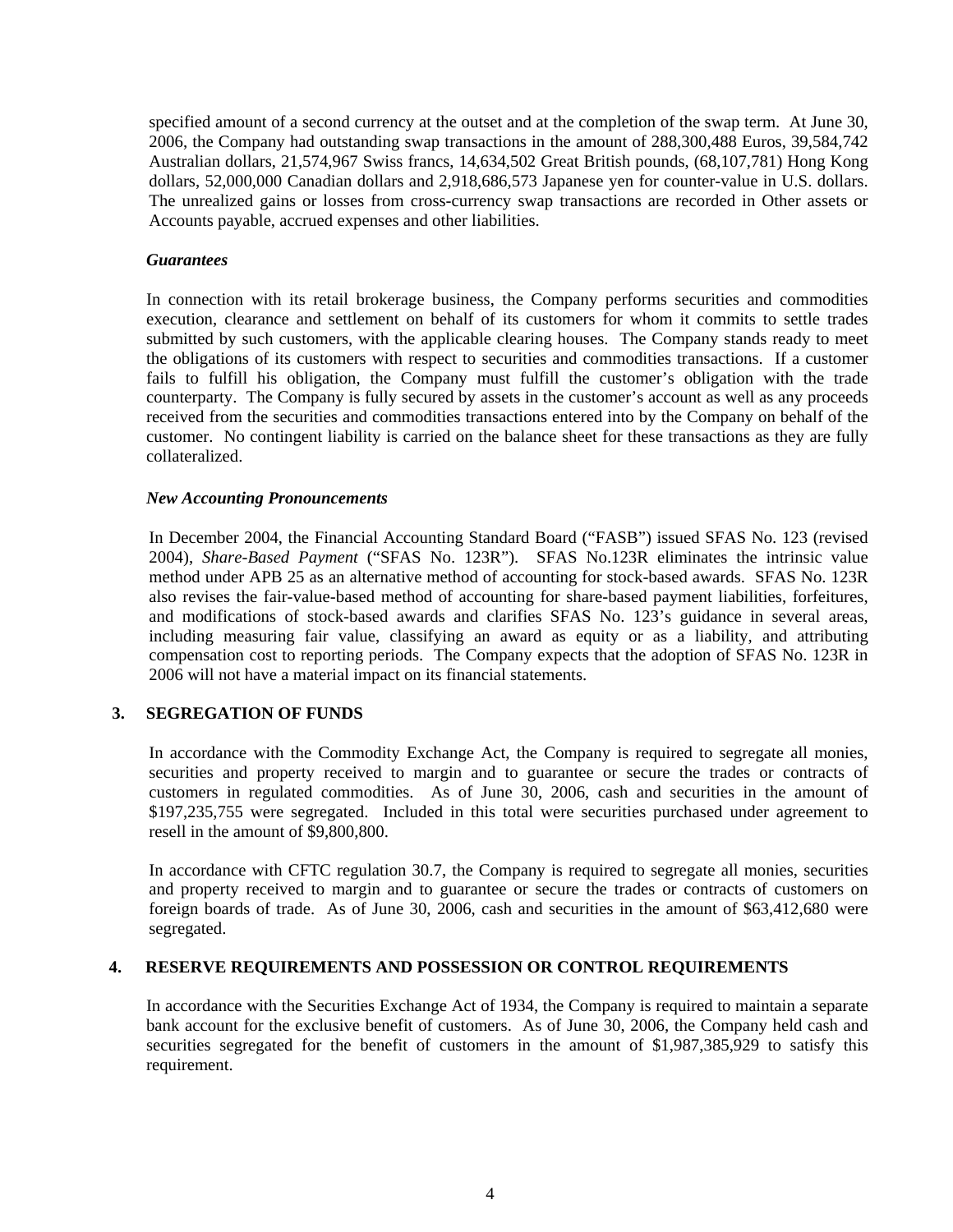#### **5. FAIR VALUE DISCLOSURES**

Due to the nature of its operations, substantially all of the Company's financial instrument assets are comprised of: cash, cash and securities segregated for federal and other regulations or deposited with clearing organizations, securities purchased under agreements to resell, securities borrowed, receivables from brokers, dealers and clearing organizations and other assets which are short-term in nature and are reflected at amounts approximating fair value. Similarly, all of the Company's financial instrument liabilities arise from customers, securities sold under agreements to repurchase and liabilities that are short-term in nature and are reported at amounts approximating fair value.

## **6. NET CAPITAL REQUIREMENTS**

The Company is subject to the Uniform Net Capital Rule (Rule 15c3-1) under the Securities Exchange Act of 1934, which requires the maintenance of minimum net capital. The Company has elected to use the alternative method permitted by the rule, which requires that the Company maintain minimum net capital, as defined, equal to the greater of \$250,000 or 2% of aggregate debit balances arising from customer transactions, as defined. The Company is also subject to the Commodity Futures Trading Commission's minimum financial requirements (Regulation 1.17). On September 30, 2004 Commodity Futures Trading Commission amended Rule 1.17 to require that the Company maintain minimum net capital, as defined, of 8% of the total risk margin requirement for all positions carried in customer accounts plus 4% of the total risk margin requirement for all positions carried in noncustomer accounts. The Net Capital Rule also provides that equity capital may not be withdrawn or cash dividends paid if resulting net capital would be less than 5% of aggregate debits. At June 30, 2006, the Company had net capital of \$223,202,929, which was \$202,308,453 in excess of required net capital.

## **7. RELATED PARTY TRANSACTIONS**

The Company, IBUK and IBC are registered broker-dealers in the US, Great Britain and Canada, respectively, and engage in execution and clearing securities services for customers. THLLC, THE, THC, THA and THSHK are registered securities dealers in US, Switzerland, Canada, Australia and Hong Kong, respectively, and trade on a proprietary basis. IBGLLC is the holding company for the group of operating companies. These companies share administrative, financial and technological resources, as well as engage in security transactions such as trade execution in the ordinary course of business with the Company.